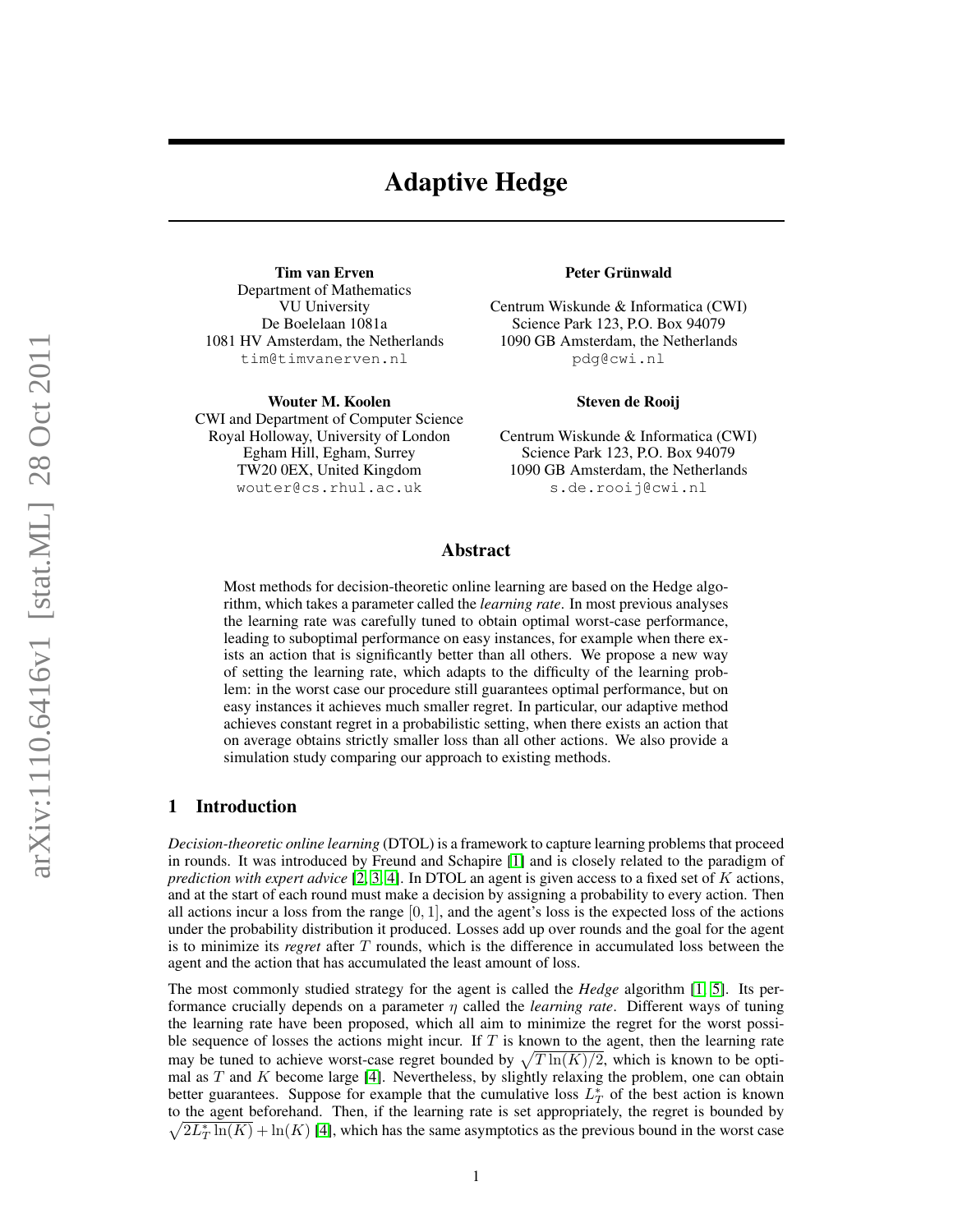(because  $L_T^* \leq T$ ) but may be much better when  $L_T^*$  turns out to be small. Similarly, Hazan and Kale [\[6\]](#page-8-5) obtain a bound of  $8\sqrt{\text{VAR}_T^{\text{max}} \ln(K)} + 10\ln(K)$  for a modification of Hedge if the cumulative empirical variance  $VAR_{T}^{max}$  of the best expert is known. In applications it may be unrealistic to assume that T or (especially)  $\overline{L}_T^*$  or VAR $_T^{\text{max}}$  is known beforehand, but at the cost of slightly worse constants such problems may be circumvented using either the *doubling trick* (setting a budget on the unknown quantity and restarting the algorithm with a double budget when the budget is depleted) [\[4,](#page-8-3) [7,](#page-8-6) [6\]](#page-8-5), or a *variable learning rate* that is adjusted each round [\[4,](#page-8-3) [8\]](#page-8-7).

Bounding the regret in terms of  $L_T^*$  or VAR $_T^{\text{max}}$  is based on the idea that worst-case performance is not the only property of interest: such bounds give essentially the same guarantee in the worst case, but a much better guarantee in a plausible favourable case (when  $L_T^*$  or VAR $_T^{\text{max}}$  is small). In this paper, we pursue the same goal for a different favourable case. To illustrate our approach, consider the following simplistic example with two actions: let  $0 < a < b < 1$  be such that  $b - a > 2\epsilon$ . Then in odd rounds the first action gets loss  $a + \epsilon$  and the second action gets loss  $b - \epsilon$ ; in even rounds the actions get losses  $a - \epsilon$  and  $b + \epsilon$ , respectively. Informally, this seems like a very easy instance of DTOL, because the cumulative losses of the actions diverge and it is easy to see from the losses which action is the best one. In fact, the *Follow-the-Leader* strategy, which puts all probability mass on the action with smallest cumulative loss, gives a regret of at most 1 in this case — the worst-case bound  $O(\sqrt{L_T^*\ln(K)})$  is very loose by comparison, and so is  $O(\sqrt{\text{VAR}_T^{\text{max}}\ln(K)})$ , which is of the same order  $\sqrt{T \ln(K)}$ . On the other hand, for Follow-the-Leader one cannot guarantee sublinear regret for worst-case instances. (For example, if one out of two actions yields losses  $\frac{1}{2}$ , 0, 1, 0, 1, ... and the other action yields losses  $0, 1, 0, 1, 0, \ldots$ , its regret will be at least  $T/2 - 1$ .) To get the best of both worlds, we introduce an adaptive version of Hedge, called *AdaHedge*, that automatically adapts to the difficulty of the problem by varying the learning rate appropriately. As a result we obtain constant regret for the simplistic example above and other 'easy' instances of DTOL, while at the same time guaranteeing  $O(\sqrt{L_T^* \ln(K)})$  regret in the worst case.

It remains to characterise what we consider easy problems, which we will do in terms of the probabilities produced by Hedge. As explained below, these may be interpreted as a generalisation of Bayesian posterior probabilities. We measure the difficulty of the problem in terms of the speed at which the posterior probability of the best action converges to one. In the previous example, this happens at an exponential rate, whereas for worst-case instances the posterior probability of the best action does not converge to one at all.

Outline In the next section we describe a new way of tuning the learning rate, and show that it yields essentially optimal performance guarantees in the worst case. To construct the AdaHedge algorithm, we then add the doubling trick to this idea in Section [3,](#page-3-0) and analyse its worst-case regret. In Section [4](#page-4-0) we show that AdaHedge in fact incurs much smaller regret on easy problems. We compare AdaHedge to other instances of Hedge by means of a simulation study in Section [5.](#page-5-0) The proof of our main technical lemma is postponed to Section [6,](#page-7-0) and open questions are discussed in the concluding Section [7.](#page-7-1) Finally, longer proofs are only available as Additional Material in the full version at arXiv.org.

## 2 Tuning the Learning Rate

**Setting** Let the available actions be indexed by  $k \in \{1, ..., K\}$ . At the start of each round  $t = 1, 2, \ldots$  the agent A is to assign a probability  $w_t^k$  to each action k by producing a vector  $\mathbf{w}_t = (w_t^1, \dots, w_t^K)$  with nonnegative components that sum up to 1. Then every action k incurs a loss  $\ell_t^k \in [0, 1]$ , which we collect in the loss vector  $\ell_t = (\ell_t^1, \ldots, \ell_t^K)$ , and the loss of the agent is  $w_t \cdot \ell_t = \sum_{k=1}^K w_t^k \ell_t^k$ . After T rounds action k has accumulated loss  $L_T^k = \sum_{t=1}^T \ell_t^k$ , and the agent's regret is

$$
R_A(T) = \sum_{t=1}^T \mathbf{w}_t \cdot \mathbf{\ell}_t - L_T^*,
$$

where  $L_T^* = \min_{1 \le k \le K} L_T^k$  is the cumulative loss of the best action.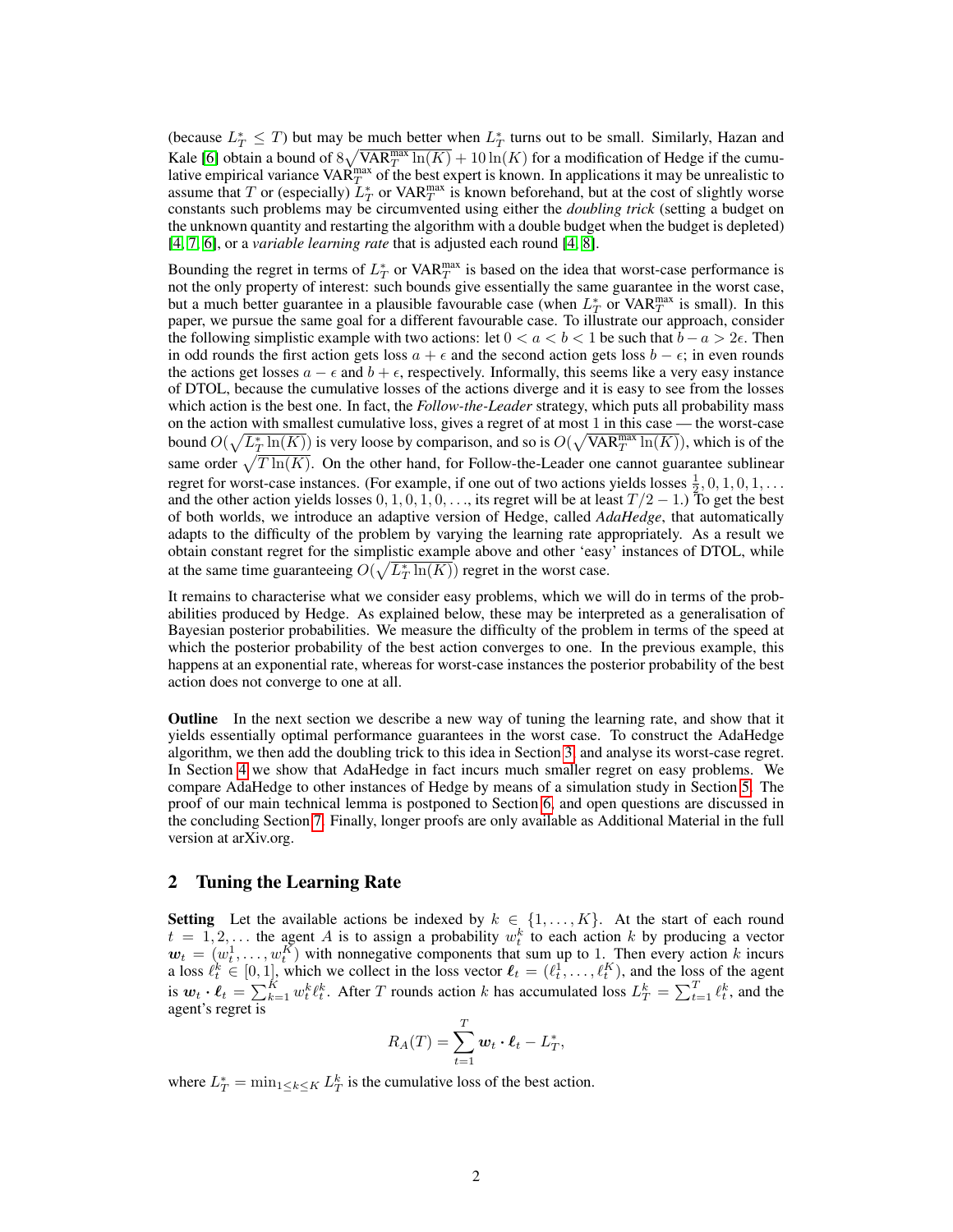**Hedge** The Hedge algorithm chooses the weights  $w_{t+1}^k$  proportional to  $e^{-\eta L_t^k}$ , where  $\eta > 0$  is the learning rate. As is well-known, these weights may essentially be interpreted as Bayesian posterior probabilities on actions, relative to a uniform prior and pseudo-likelihoods  $P_t^k = e^{-\eta L_t^k} =$  $\prod_{s=1}^{t} e^{-\eta \ell_s^k}$  [\[9,](#page-8-8) [10,](#page-8-9) [4\]](#page-8-3):

<span id="page-2-3"></span>
$$
w_{t+1}^k = \frac{e^{-\eta L_t^k}}{\sum_{k'} e^{-\eta L_t^{k'}}} = \frac{\frac{1}{K} \cdot P_t^k}{B_t},
$$
  

$$
B_t = \sum_k \frac{1}{K} \cdot P_t^k = \sum_k \frac{1}{K} \cdot e^{-\eta L_t^k}
$$
 (1)

where

is a generalisation of the Bayesian *marginal likelihood*. And like the ordinary marginal likelihood,  $B_t$  factorizes into sequential per-round contributions:

<span id="page-2-4"></span>
$$
B_t = \prod_{s=1}^t w_s \cdot e^{-\eta \ell_s}.
$$
 (2)

We will sometimes write  $w_t(\eta)$  and  $B_t(\eta)$  instead of  $w_t$  and  $B_t$  in order to emphasize the dependence of these quantities on  $\eta$ .

The Learning Rate and the Mixability Gap A key quantity in our and previous [\[4\]](#page-8-3) analyses is the gap between the per-round loss of the Hedge algorithm and the per-round contribution to the negative logarithm of the "marginal likelihood"  $B_T$ , which we call the *mixability gap*:

$$
\delta_t(\eta) = \boldsymbol{w}_t(\eta) \cdot \boldsymbol{\ell}_t - \left( -\frac{1}{\eta} \ln(\boldsymbol{w}_t(\eta) \cdot e^{-\eta \boldsymbol{\ell}_t}) \right).
$$

In the setting of prediction with expert advice, the subtracted term coincides with the loss incurred by the Aggregating Pseudo-Algorithm (APA) which, by allowing the losses of the actions to be *mixed* with optimal efficiency, provides an idealised lower bound for the actual loss of any prediction strategy [\[9\]](#page-8-8). The mixability gap measures how closely we approach this ideal. As the same interpretation still holds in the more general DTOL setting of this paper, we can measure the difficulty of the problem, and tune  $\eta$ , in terms of the cumulative mixability gap:

$$
\Delta_T(\eta) = \sum_{t=1}^T \delta_t(\eta) = \sum_{t=1}^T \boldsymbol{w}_t(\eta) \cdot \boldsymbol{\ell}_t + \frac{1}{\eta} \ln B_T(\eta).
$$

We proceed to list some basic properties of the mixability gap. First, it is nonnegative and bounded above by a constant that depends on  $\eta$ :

<span id="page-2-2"></span>**Lemma 1.** *For any t and*  $\eta > 0$  *we have*  $0 \leq \delta_t(\eta) \leq \eta/8$ *.* 

*Proof.* The lower bound follows by applying Jensen's inequality to the concave function ln, the upper bound from Hoeffding's bound on the cumulant generating function [\[4,](#page-8-3) Lemma A.1].  $\Box$ 

Further, the cumulative mixability gap  $\Delta_T(\eta)$  can be related to  $L_T^*$  via the following upper bound, proved in the Additional Material:

<span id="page-2-0"></span>**Lemma 2.** *For any T and*  $\eta \in (0,1]$  *we have*  $\Delta_T(\eta) \leq \frac{\eta L_T^* + \ln(K)}{2}$  $\frac{m(n)}{e-1}$ .

This relationship will make it possible to provide worst-case guarantees similar to what is possible when  $\eta$  is tuned in terms of  $L_T^*$ . However, for easy instances of DTOL this inequality is very loose, in which case we can prove substantially better regret bounds. We could now proceed by optimizing the learning rate  $\eta$  given the rather awkward assumption that  $\Delta_T(\eta)$  is bounded by a known constant b for all  $\eta$ , which would be the natural counterpart to an analysis that optimizes  $\eta$  when a bound on  $L_T^*$  is known. However, as  $\Delta_T(\eta)$  varies with  $\eta$  and is unknown a priori anyway, it makes more sense to turn the analysis on its head and start by fixing  $\eta$ . We can then simply run the Hedge algorithm until the smallest T such that  $\Delta_T(\eta)$  exceeds an appropriate budget  $b(\eta)$ , which we set to

<span id="page-2-1"></span>
$$
b(\eta) = \left(\frac{1}{\eta} + \frac{1}{e-1}\right) \ln(K). \tag{3}
$$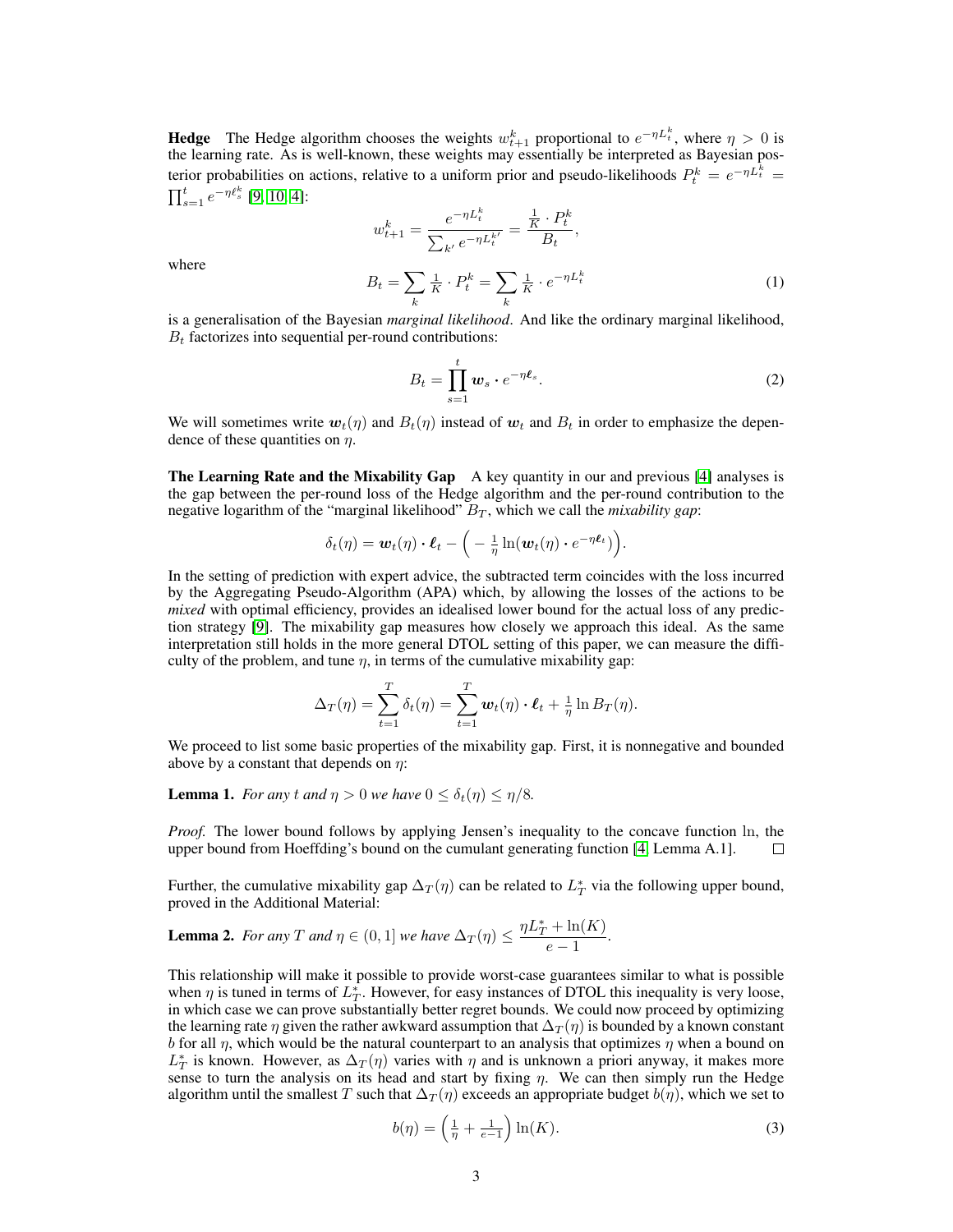When at some point the budget is depleted, i.e.  $\Delta_T(\eta) \geq b(\eta)$ , Lemma [2](#page-2-0) implies that

<span id="page-3-1"></span>
$$
\eta \ge \sqrt{(e-1)\ln(K)/L_T^*},\tag{4}
$$

so that, up to a constant factor, the learning rate used by AdaHedge is at least as large as the learning rates proportional to  $\sqrt{\ln(K)/L_T^*}$  that are used in the literature. On the other hand, it is not *too* large, because we can still provide a bound of order  $O(\sqrt{L_T^* \ln(K)})$  on the worst-case regret:

**Theorem 3.** *Suppose the agent runs Hedge with learning rate*  $\eta \in (0,1]$ *, and after* T *rounds has just used up the budget* [\(3\)](#page-2-1), *i.e.*  $b(\eta) \leq \Delta_T(\eta) < b(\eta) + \eta/8$ *. Then its regret is bounded by* 

$$
R_{Hedge(\eta)}(T) < \sqrt{\frac{4}{e-1}L_T^* \ln(K)} + \frac{1}{e-1}\ln(K) + \frac{1}{8}.
$$

*Proof.* The cumulative loss of Hedge is bounded by

<span id="page-3-2"></span>
$$
\sum_{t=1}^{1} \mathbf{w}_t \cdot \boldsymbol{\ell}_t = \Delta_T(\eta) - \frac{1}{\eta} \ln B_T < b(\eta) + \eta/8 - \frac{1}{\eta} \ln B_T \le \frac{1}{e-1} \ln(K) + \frac{1}{8} + \frac{2}{\eta} \ln(K) + L_T^*, \tag{5}
$$

where we have used the bound  $B_T \geq \frac{1}{K} e^{-\eta L_T^*}$ . Plugging in [\(4\)](#page-3-1) completes the proof.

#### $\Box$

## <span id="page-3-0"></span>3 The AdaHedge Algorithm

 $\overline{r}$ 

We now introduce the AdaHedge algorithm by adding the doubling trick to the analysis of the previous section. The doubling trick divides the rounds in segments  $i = 1, 2, \ldots$ , and on each segment restarts Hedge with a different learning rate  $\eta_i$ . For AdaHedge we set  $\eta_1 = 1$  initially, and scale down the learning rate by a factor of  $\phi > 1$  for every new segment, such that  $\eta_i = \phi^{1-i}$ . We monitor  $\Delta_t(\eta_i)$ , measured only on the losses in the *i*-th segment, and when it exceeds its budget  $b_i = b(\eta_i)$  a new segment is started. The factor  $\phi$  is a parameter of the algorithm. Theorem [5](#page-4-1) below  $\omega_i = \omega(\eta_i)$  a new segment is started. The factor  $\phi$  is a parameter of the algorithm. Theore suggests setting its value to the golden ratio  $\phi = (1 + \sqrt{5})/2 \approx 1.62$  or simply to  $\phi = 2$ .

```
Algorithm 1 AdaHedge(\phi) \triangleright Requires \phi > 1\eta \leftarrow \phifor t = 1, 2, \ldots do
               if t = 1 or \Delta \geq b then
                     . Start a new segment
                     \eta \leftarrow \eta/\phi; \; b \leftarrow \left(\frac{1}{e-1} + \frac{1}{\eta}\right) \ln(K)\Delta \leftarrow 0; \ \boldsymbol{w} = (w^1, \ldots, w^K) \leftarrow (\frac{1}{K}, \ldots, \frac{1}{K})end if
               . Make a decision
               Output probabilities w for round tActions receive losses \ell_t. Prepare for the next round
               \Delta \leftarrow \Delta + \overset{\circ}{\bm{w}} \cdot \bm{\ell}_t + \frac{1}{\eta}\ln(\bm{w}\cdot e^{-\eta \bm{\ell}_t})\boldsymbol{w} \leftarrow (w^1 \cdot e^{- \eta \ell_t^1}, \dots, w^K \cdot e^{- \eta \ell_t^K}) / (\boldsymbol{w} \cdot e^{- \eta \ell_t})end for
end
```
The regret of AdaHedge is determined by the number of segments it creates: the fewer segments there are, the smaller the regret.

<span id="page-3-3"></span>Lemma 4. *Suppose that after* T *rounds, the AdaHedge algorithm has started* m *new segments. Then its regret is bounded by*

$$
R_{\text{AdalHedge}}(T) < 2\ln(K) \left(\frac{\phi^m - 1}{\phi - 1}\right) + m\left(\frac{1}{e - 1}\ln(K) + \frac{1}{8}\right).
$$

*Proof.*  $\sum$ *oof.* The regret per segment is bounded as in [\(5\)](#page-3-2). Summing over all m segments, and plugging in  $\sum_{i=1}^{m} 1/\eta_i = \sum_{i=0}^{m-1} \phi^i = (\phi^m - 1)/(\phi - 1)$  gives the required inequality.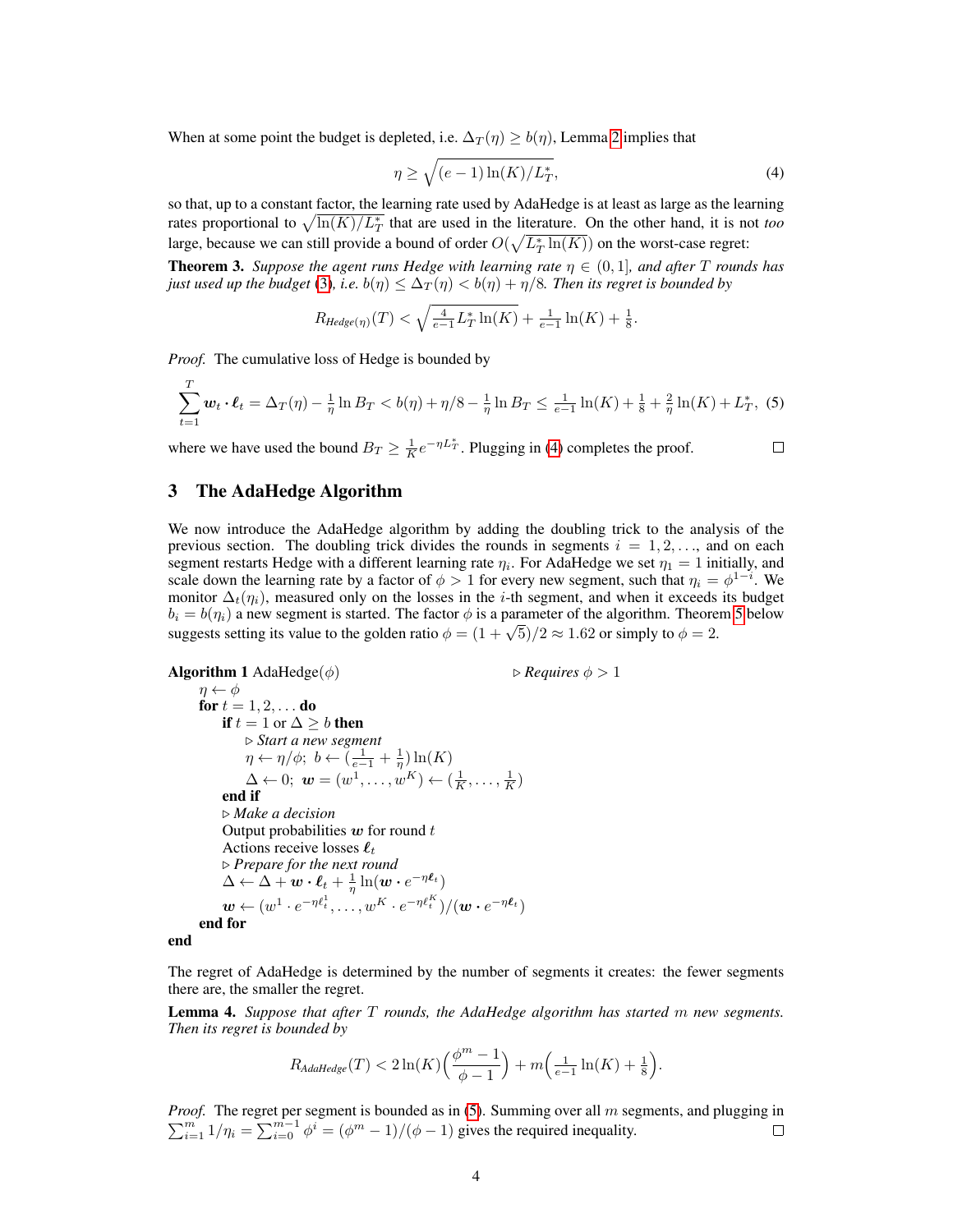Using [\(4\)](#page-3-1), one can obtain an upper bound on the number of segments that leads to the following guarantee for AdaHedge:

<span id="page-4-1"></span>Theorem 5. *Suppose the agent runs AdaHedge for* T *rounds. Then its regret is bounded by*

$$
R_{Adahedge}(T) \le \frac{\phi \sqrt{\phi^2 - 1}}{\phi - 1} \sqrt{\frac{4}{e - 1} L_T^* \ln(K)} + O\big(\ln(L_T^* + 2) \ln(K)\big),
$$

For details see the proof in the Additional Material. The value for  $\phi$  that minimizes the leading For details see the proof in the Additional Material. The value for  $\phi$  that minimizes the leading factor is the golden ratio  $\phi = (1 + \sqrt{5})/2$ , for which  $\phi \sqrt{\phi^2 - 1}/(\phi - 1) \approx 3.33$ , but simply taking  $\phi = 2$  leads to a very similar factor of  $\phi \sqrt{\phi^2 - 1}/(\phi - 1) \approx 3.46$ .

## <span id="page-4-0"></span>4 Easy Instances

While the previous sections reassure us that AdaHedge performs well for the worst possible sequence of losses, we are also interested in its behaviour when the losses are not maximally antagonistic. We will characterise such sequences in terms of convergence of the Hedge posterior probability of the best action:

$$
w_t^*(\eta) = \max_{1 \le k \le K} w_t^k(\eta).
$$

(Recall that  $w_t^k$  is proportional to  $e^{-\eta L_{t-1}^k}$ , so  $w_t^*$  corresponds to the posterior probability of the action with smallest cumulative loss.) Technically, this is expressed by the following refinement of Lemma [1,](#page-2-2) which is proved in Section [6.](#page-7-0)

<span id="page-4-2"></span>**Lemma 6.** *For any t and*  $\eta \in (0, 1]$  *we have*  $\delta_t(\eta) \leq (e - 2)\eta(1 - w_t^*(\eta))$ .

This lemma, which may be of independent interest, is a variation on Hoeffding's bound on the cumulant generating function. While Lemma [1](#page-2-2) leads to a bound on  $\Delta_T(\eta)$  that grows linearly in T, Lemma [6](#page-4-2) shows that  $\Delta_T(\eta)$  may grow much slower. In fact, if the posterior probabilities  $w_t^*$ converge to 1 sufficiently quickly, then  $\Delta_T(\eta)$  is bounded, as shown by the following lemma. Recall that  $L_T^* = \min_{1 \leq k \leq K} L_T^k$ .

<span id="page-4-3"></span>**Lemma 7.** Let  $\alpha$  and  $\beta$  be positive constants, and let  $\tau \in \mathbb{Z}^+$ . Suppose that for  $t = \tau, \tau + 1, \ldots, T$ *there exists a single action*  $k^*$  *that achieves minimal cumulative loss*  $L_t^{k^*} = L_t^*$ *, and for*  $k \neq k^*$  *the cumulative losses diverge as*  $L_t^k - L_t^* \ge \alpha t^\beta$ . *Then for all*  $\eta > 0$ 

$$
\sum_{t=\tau}^{T} (1 - w_{t+1}^*(\eta)) \le C_K \eta^{-1/\beta},
$$

*where*  $C_K = (K - 1)\alpha^{-1/\beta}\Gamma(1 + \frac{1}{\beta})$  *is a constant that does not depend on*  $\eta$ ,  $\tau$  *or*  $T$ *.* 

The lemma is proved in the Additional Material. Together with Lemmas [1](#page-2-2) and [6,](#page-4-2) it gives an upper bound on  $\Delta_T(\eta)$ , which may be used to bound the number of segments started by AdaHedge. This leads to the following result, whose proof is also delegated to the Additional Material.

Let  $s(m)$  denote the round in which AdaHedge starts its m-th segment, and let  $L_r^k(m)$  =  $L_{s(m)+r-1}^k - L_{s(m)-1}^k$  denote the cumulative loss of action k in that segment.

<span id="page-4-5"></span>**Lemma 8.** Let  $\alpha > 0$  and  $\beta > 1/2$  be constants, and let  $C_K$  be as in Lemma [7.](#page-4-3) Suppose there *exists a segment*  $m^* \in \mathbb{Z}^+$  *started by AdaHedge, such that*  $\tau := \lfloor 8 \ln(K) \phi^{(m^* - 1)(2 - 1/\beta)} - 8(e \lfloor 2)C_K + 1 \rfloor \geq 1$  and for some action  $k^*$  the cumulative losses in segment  $m^*$  diverge as

<span id="page-4-4"></span>
$$
L_r^k(m^*) - L_r^{k^*}(m^*) \ge \alpha r^\beta \qquad \text{for all } r \ge \tau \text{ and } k \ne k^*.
$$
 (6)

*Then AdaHedge starts at most* m<sup>∗</sup> *segments, and hence by Lemma [4](#page-3-3) its regret is bounded by a constant:*

$$
R_{AdalHedge}(T) = O(1).
$$

In the simplistic example from the introduction, we may take  $\alpha = b - a - 2\epsilon$  and  $\beta = 1$ , such that [\(6\)](#page-4-4) is satisfied for any  $\tau \geq 1$ . Taking  $m^*$  large enough to ensure that  $\tau \geq 1$ , we find that AdaHedge never starts more than  $m^* = 1 + \lceil \log_{\phi}(\frac{e-2}{\alpha \ln(2)} + \frac{1}{8 \ln(2)}) \rceil$  segments. Let us also give an example of a probabilistic setting in which Lemma [8](#page-4-5) applies: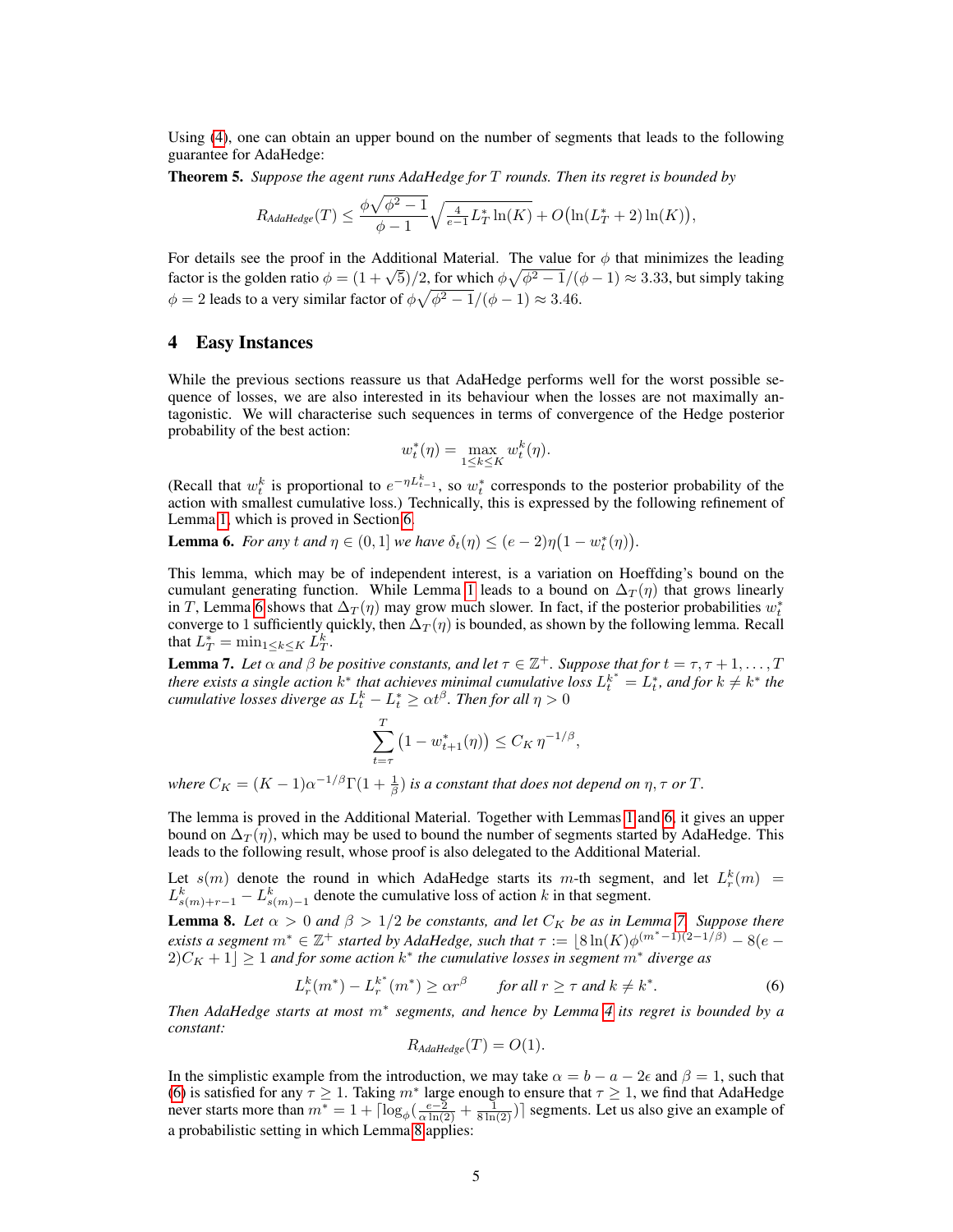<span id="page-5-1"></span>**Theorem 9.** Let  $\alpha > 0$  and  $\delta \in (0,1]$  be constants, and let  $k^*$  be a fixed action. Suppose the loss *vectors*  $\ell_t$  *are independent random variables such that the expected differences in loss satisfy* 

<span id="page-5-4"></span>
$$
\min_{k \neq k^*} \mathbb{E}[\ell_t^k - \ell_t^{k^*}] \ge 2\alpha \qquad \text{for all } t \in \mathbb{Z}^+.
$$

*Then, with probability at least*  $1 - \delta$ *, AdaHedge starts at most* 

<span id="page-5-5"></span>
$$
m^* = 1 + \left\lceil \log_{\phi} \left( \frac{(K-1)(e-2)}{\alpha \ln(K)} + \frac{\ln(2K/(\alpha^2 \delta))}{4\alpha^2 \ln(K)} + \frac{1}{8\ln(K)} \right) \right\rceil
$$
(8)

*segments and consequently its regret is bounded by a constant:*

$$
R_{Adalledge}(T) = O(K + \log(1/\delta)).
$$

This shows that the probabilistic setting of the theorem is much easier than the worst case, for which only a bound on the regret of order  $O(\sqrt{T \ln(K)})$  is possible, and that AdaHedge automatically adapts to this easier setting. The proof of Theorem [9](#page-5-1) is in the Additional Material. It verifies that the conditions of Lemma [8](#page-4-5) hold with sufficient probability for  $\beta = 1$ , and  $\alpha$  and  $m^*$  as in the theorem.

## <span id="page-5-0"></span>5 Experiments

We compare AdaHedge to other hedging algorithms in two experiments involving simulated losses.

#### 5.1 Hedging Algorithms

*Follow-the-Leader.* This algorithm is included because it is simple and very effective if the losses are not antagonistic, although as mentioned in the introduction its regret is linear in the worst case.

*Hedge with fixed learning rate.* We also include Hedge with a fixed learning rate

<span id="page-5-3"></span>
$$
\eta = \sqrt{2\ln(K)/L_T^*},\tag{9}
$$

which achieves the regret bound  $\sqrt{2\ln(K)L_T^*} + \ln(K)^1$  $\sqrt{2\ln(K)L_T^*} + \ln(K)^1$ . Since  $\eta$  is a function of  $L_T^*$ , the agent needs to use post-hoc knowledge to use this strategy.

*Hedge with doubling trick*. The common way to apply the doubling trick to  $L_T^*$  is to set a budget on  $L_T^*$  and multiply it by some constant  $\phi'$  at the start of each new segment, after which  $\eta$  is optimized for the new budget [\[4,](#page-8-3) [7\]](#page-8-6). Instead, we proceed the other way around and with each new segment first divide  $\eta$  by  $\phi = 2$  and then calculate the new budget such that [\(9\)](#page-5-3) holds when  $\Delta_t(\eta)$  reaches the budget. This way we keep the same invariant ( $\eta$  is never larger than the right-hand side of [\(9\)](#page-5-3), with equality when the budget is depleted), and the frequency of doubling remains logarithmic in  $L_T^*$  with a constant determined by  $\phi$ , so both approaches are equally valid. However, controlling the sequence of values of  $\eta$  allows for easier comparison to AdaHedge.

*AdaHedge* (Algorithm [1\)](#page-3-4). Like in the previous algorithm, we set  $\phi = 2$ . Because of how we set up the doubling, both algorithms now use the same sequence of learning rates  $1, 1/2, 1/4, \ldots$ ; the only difference is *when* they decide to start a new segment.

*Hedge with variable learning rate.* Rather than using the doubling trick, this algorithm, described in [\[8\]](#page-8-7), changes the learning rate each round as a function of  $L_t^*$ . This way there is no need to relearn the weights of the actions in each block, which leads to a better worst-case bound and potentially better performance in practice. Its behaviour on easy problems, as we are currently interested in, has not been studied.

#### 5.2 Generating the Losses

In both experiments we choose losses in  $\{0, 1\}$ . The experiments are set up as follows.

<span id="page-5-2"></span><sup>&</sup>lt;sup>1</sup>Cesa-Bianchi and Lugosi use  $\eta = \ln(1 + \sqrt{2 \ln K/L_T^*})$  [\[4\]](#page-8-3), but the same bound can be obtained for the simplified expression we use.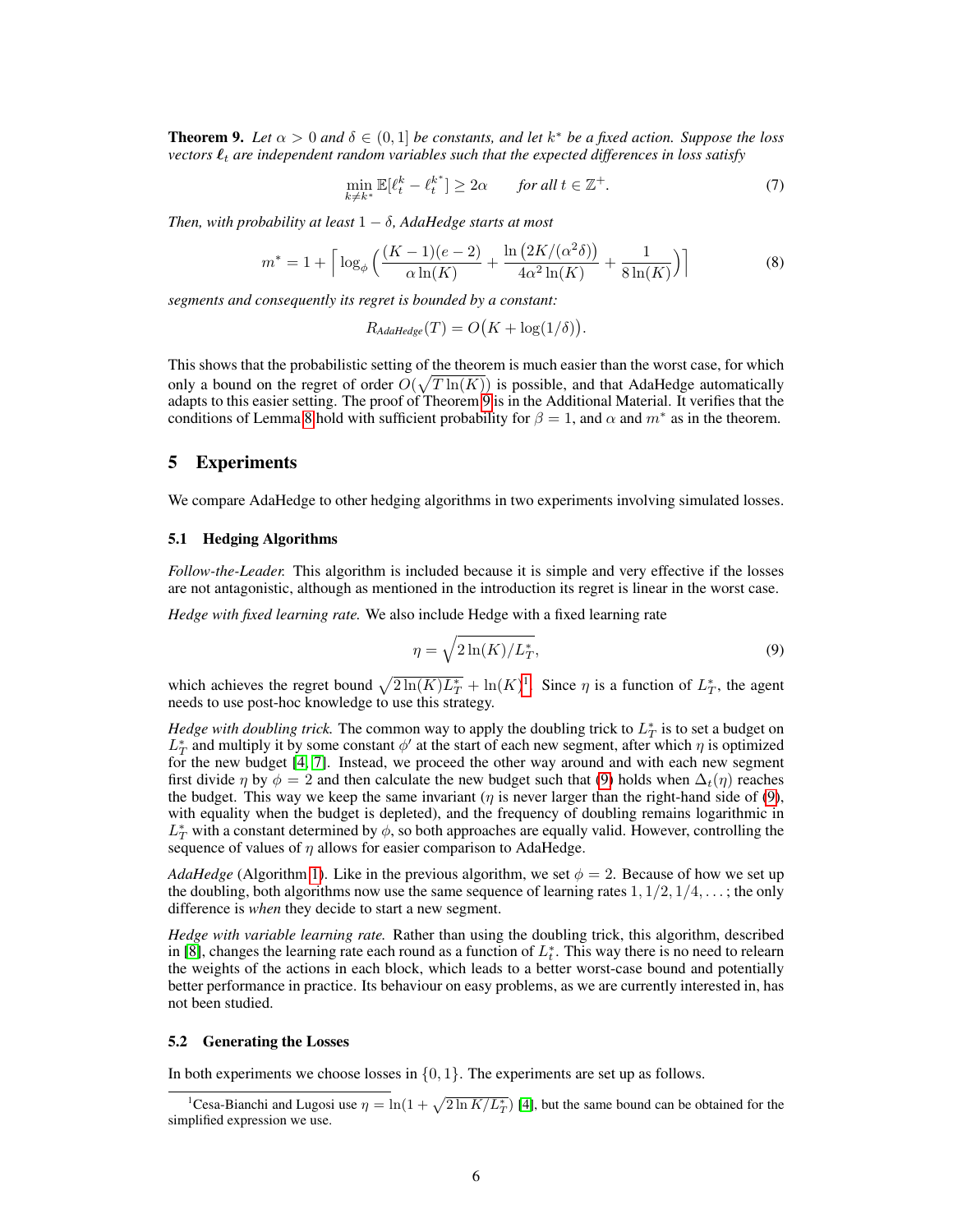<span id="page-6-1"></span>

<span id="page-6-0"></span>Figure 1: Simulation results

*I.I.D. losses.* In the first experiment, all  $T = 10000$  losses for all  $K = 4$  actions are independent, with distribution depending only on the action: the probabilities of incurring loss 1 are 0.35, 0.4, 0.45 and 0.5, respectively. The results are then averaged over 50 repetitions of the experiment.

*Correlated losses.* In the second experiment, the  $T = 10000$  loss vectors are still independent, but no longer identically distributed. In addition there are dependencies *within* the loss vectors  $\ell_t$ , between the losses for the  $K = 2$  available actions: each round is *hard* with probability 0.3, and *easy* otherwise. If round t is hard, then action 1 yields loss 1 with probability  $1 - 0.01/t$  and action 2 yields loss 1 with probability  $1-0.02/t$ . If the round is easy, then the probabilities are flipped and the actions yield loss 0 with the same probabilities. The results are averaged over 200 repetitions.

#### 5.3 Discussion and Results

Figure [1](#page-6-0) shows the results of the experiments above. We plot the regret (averaged over repetitions of the experiment) as a function of the number of rounds, for each of the considered algorithms.

I.I.D. Losses. In the first considered regime, the accumulated losses for each action diverge linearly with high probability, so that the regret of Follow-the-Leader is bounded. Based on Theorem [9](#page-5-1) we expect AdaHedge to incur bounded regret also; this is confirmed in Figure [1\(a\).](#page-6-1) Hedge with a fixed learning rate shows much larger regret. This happens because the learning rate, while it optimizes the worst-case bound, is much too small for this easy regime. In fact, if we would include more rounds, the learning rate would be set to an even smaller value, clearly showing the need to determine the learning rate adaptively. The doubling trick provides one way to adapt the learning rate; indeed, we observe that the regret of Hedge with the doubling trick is initially smaller than the regret of Hedge with fixed learning rate. However, unlike AdaHedge, the algorithm never detects that its current value of  $\eta$  is working well; instead it keeps exhausting its budget, which leads to a sequence of clearly visible bumps in its regret. Finally, it appears that the Hedge algorithm with variable learning rate also achieves bounded regret. This is surprising, as the existing theory for this algorithm only considers its worst-case behaviour, and the algorithm was not designed to do specifically well in easy regimes.

Correlated Losses. In the second simulation we investigate the case where the mean cumulative loss of two actions is extremely close — within  $O(\log t)$  of one another. If the losses of the actions where independent, such a small difference would be dwarfed by random fluctuations in the cumulative losses, which would be of order  $O(\sqrt{t})$ . Thus the two actions can only be distinguished because we have made their losses dependent. Depending on the application, this may actually be a more natural scenario than complete independence as in the first simulation; for example, we can think of the losses as mistakes of two binary classifiers, say, two naive Bayes classifiers with different smoothing parameters. In such a scenario, losses will be dependent, and the difference in cumulative loss √ will be much smaller than  $O(\sqrt{t})$ . In the previous experiment, the posterior weights of the actions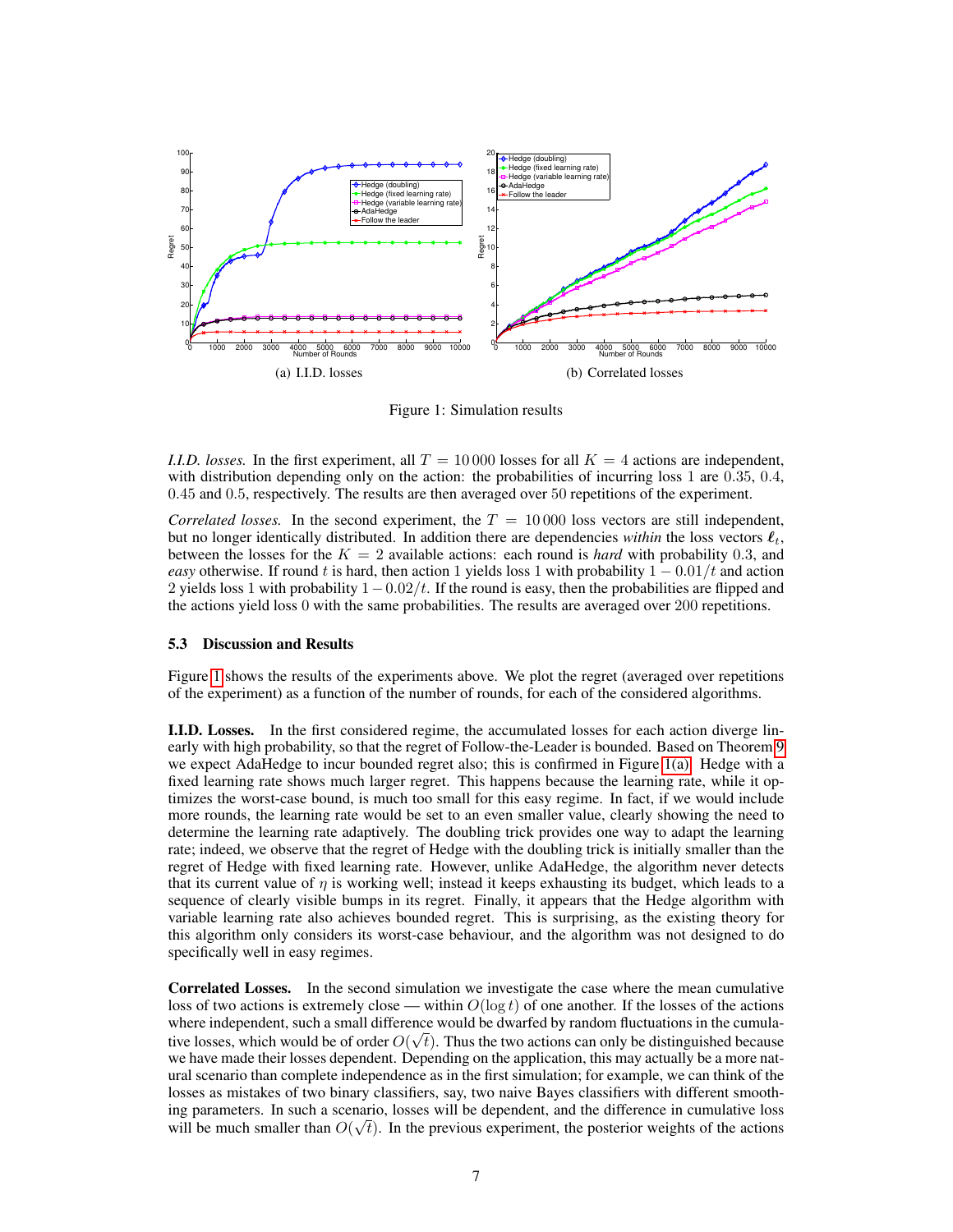converged relatively quickly for a large range of learning rates, so that the exact value of the learning rate was most important at the start (e.g., from 3000 rounds onward Hedge with fixed learning rate does not incur much additional regret any more). In this second setting, using a high learning rate remains important throughout. This explains why in this case Hedge with variable learning rate can no longer keep up with Follow-the-Leader. The results for AdaHedge are also interesting: although Theorem [9](#page-5-1) does not apply in this case, we may still hope that  $\Delta_t(\eta)$  grows slowly enough that the algorithm does not start too many segments. This turns out to be the case: over the 200 repetitions of the experiment, AdaHedge started only 2.265 segments on average, which explains its excellent performance in this simulation.

## <span id="page-7-0"></span>6 Proof of Lemma [6](#page-4-2)

Our main technical tool is Lemma [6.](#page-4-2) Its proof requires the following intermediate result:

<span id="page-7-2"></span>**Lemma 10.** For any  $\eta > 0$  and any time t, the function  $f(\ell_t) = \ln \left(w_t \cdot e^{-\eta \ell_t}\right)$  is convex.

This may be proved by observing that  $f$  is the convex conjugate of the Kullback-Leibler divergence. An alternative proof based on log-convexity is provided in the Additional Material.

*Proof of Lemma* [6.](#page-4-2) We need to bound  $\delta_t = \mathbf{w}_t(\eta) \cdot \mathbf{\ell}_t + \frac{1}{\eta} \ln(\mathbf{w}_t(\eta) \cdot e^{-\eta \mathbf{\ell}_t})$ , which is a convex function of  $\ell_t$  by Lemma [10.](#page-7-2) As a consequence, its maximum is achieved when  $\ell_t$  lies on the boundary of its domain, such that the losses  $\ell_t^k$  are either 0 or 1 for all k, and in the remainder of the proof we will assume (without loss of generality) that this is the case. Now let  $\alpha_t = \mathbf{w}_t \cdot \mathbf{\ell}_t$  be the posterior probability of the actions with loss 1. Then

$$
\delta_t = \alpha_t + \frac{1}{\eta} \ln \left( (1 - \alpha_t) + \alpha_t e^{-\eta} \right) = \alpha_t + \frac{1}{\eta} \ln \left( 1 + \alpha_t (e^{-\eta} - 1) \right).
$$

Using  $\ln x \le x - 1$  and  $e^{-\eta} \le 1 - \eta + \frac{1}{2}\eta^2$ , we get  $\delta_t \le \frac{1}{2}\alpha_t\eta$ , which is tight for  $\alpha_t$  near 0. For  $\alpha_t$ near 1, rewrite

$$
\delta_t = \alpha_t - 1 + \frac{1}{\eta} \ln(e^{\eta}(1 - \alpha_t) + \alpha_t)
$$

and use  $\ln x \le x - 1$  and  $e^{\eta} \le 1 + \eta + (e - 2)\eta^2$  for  $\eta \le 1$  to obtain  $\delta_t \le (e - 2)(1 - \alpha_t)\eta$ . Combining the bounds, we find

$$
\delta_t \le (e-2)\eta \min\{\alpha_t, 1-\alpha_t\}.
$$

Now, let  $k^*$  be an action such that  $w_t^* = w_t^{k^*}$ . Then  $\ell_t^{k^*} = 0$  implies  $\alpha_t \leq 1 - w_t^*$ . On the other hand, if  $\ell_t^{k^*} = 1$ , then  $\alpha_t \ge w_t^*$  so  $1 - \alpha_t \le 1 - w_t^*$ . Hence, in both cases  $\min\{\alpha_t, 1 - \alpha_t\} \le 1 - w_t^*$ , which completes the proof.

## <span id="page-7-1"></span>7 Conclusion and Future Work

We have presented a new algorithm, AdaHedge, that adapts to the difficulty of the DTOL learning problem. This difficulty was characterised in terms of convergence of the posterior probability of the best action. For hard instances of DTOL, for which the posterior does not converge, it was shown that the regret of AdaHedge is of the optimal order  $O(\sqrt{L_T^* \ln(K)})$ ; for easy instances, for which the posterior converges sufficiently fast, the regret was bounded by a constant. This behaviour was confirmed in a simulation study, where the algorithm outperformed existing versions of Hedge.

A surprising observation in the experiments was the good performance of Hedge with a variable learning rate on some easy instances. It would be interesting to obtain matching theoretical guarantees, like those presented here for AdaHedge. A starting point might be to consider how fast the posterior probability of the best action converges to one, and plug that into Lemma [6.](#page-4-2)

#### Acknowledgments

The authors would like to thank Wojciech Kotłowski for useful discussions. This work was supported in part by the IST Programme of the European Community, under the PASCAL2 Network of Excellence, IST-2007-216886, and by NWO Rubicon grant 680-50-1010. This publication only reflects the authors' views.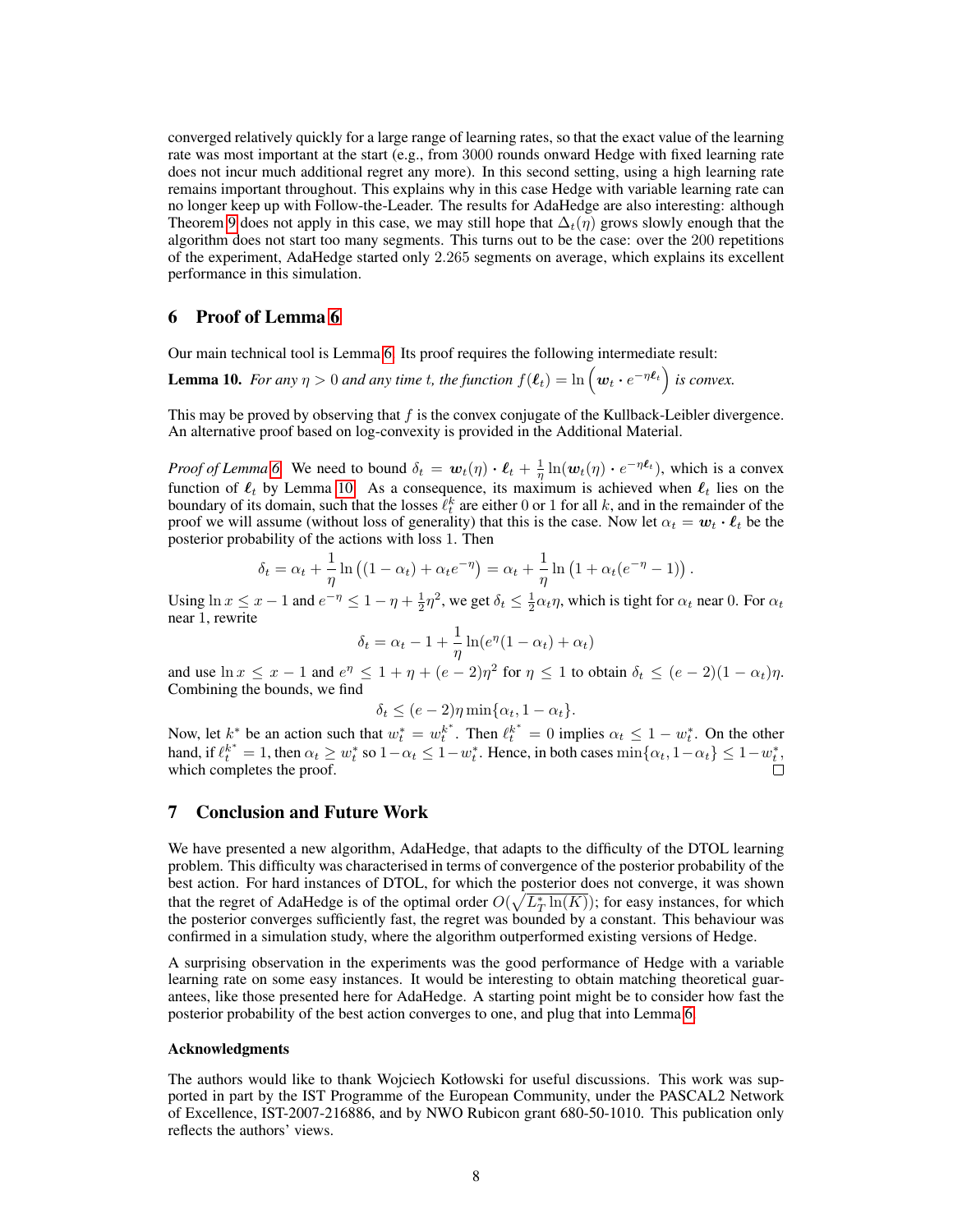# **References**

- <span id="page-8-0"></span>[1] Y. Freund and R. E. Schapire. A decision-theoretic generalization of on-line learning and an application to boosting. *Journal of Computer and System Sciences*, 55:119–139, 1997.
- <span id="page-8-1"></span>[2] N. Littlestone and M. K. Warmuth. The weighted majority algorithm. *Information and Computation*, 108(2):212–261, 1994.
- <span id="page-8-2"></span>[3] V. Vovk. A game of prediction with expert advice. *Journal of Computer and System Sciences*, 56(2):153–173, 1998.
- <span id="page-8-3"></span>[4] N. Cesa-Bianchi and G. Lugosi. *Prediction, learning, and games*. Cambridge University Press, 2006.
- <span id="page-8-4"></span>[5] Y. Freund and R. E. Schapire. Adaptive game playing using multiplicative weights. *Games and Economic Behavior*, 29:79–103, 1999.
- <span id="page-8-5"></span>[6] E. Hazan and S. Kale. Extracting certainty from uncertainty: Regret bounded by variation in costs. In *Proceedings of the 21st Annual Conference on Learning Theory (COLT)*, pages 57–67, 2008.
- <span id="page-8-6"></span>[7] N. Cesa-Bianchi, Y. Freund, D. Haussler, D. P. Helmbold, R. E. Schapire, and M. K. Warmuth. How to use expert advice. *Journal of the ACM*, 44(3):427–485, 1997.
- <span id="page-8-7"></span>[8] P. Auer, N. Cesa-Bianchi, and C. Gentile. Adaptive and self-confident on-line learning algorithms. *Journal of Computer and System Sciences*, 64:48–75, 2002.
- <span id="page-8-8"></span>[9] V. Vovk. Competitive on-line statistics. *International Statistical Review*, 69(2):213–248, 2001.
- <span id="page-8-9"></span>[10] D. Haussler, J. Kivinen, and M. K. Warmuth. Sequential prediction of individual sequences under general loss functions. *IEEE Transactions on Information Theory*, 44(5):1906–1925, 1998.
- <span id="page-8-10"></span>[11] A. N. Shiryaev. *Probability*. Springer-Verlag, 1996.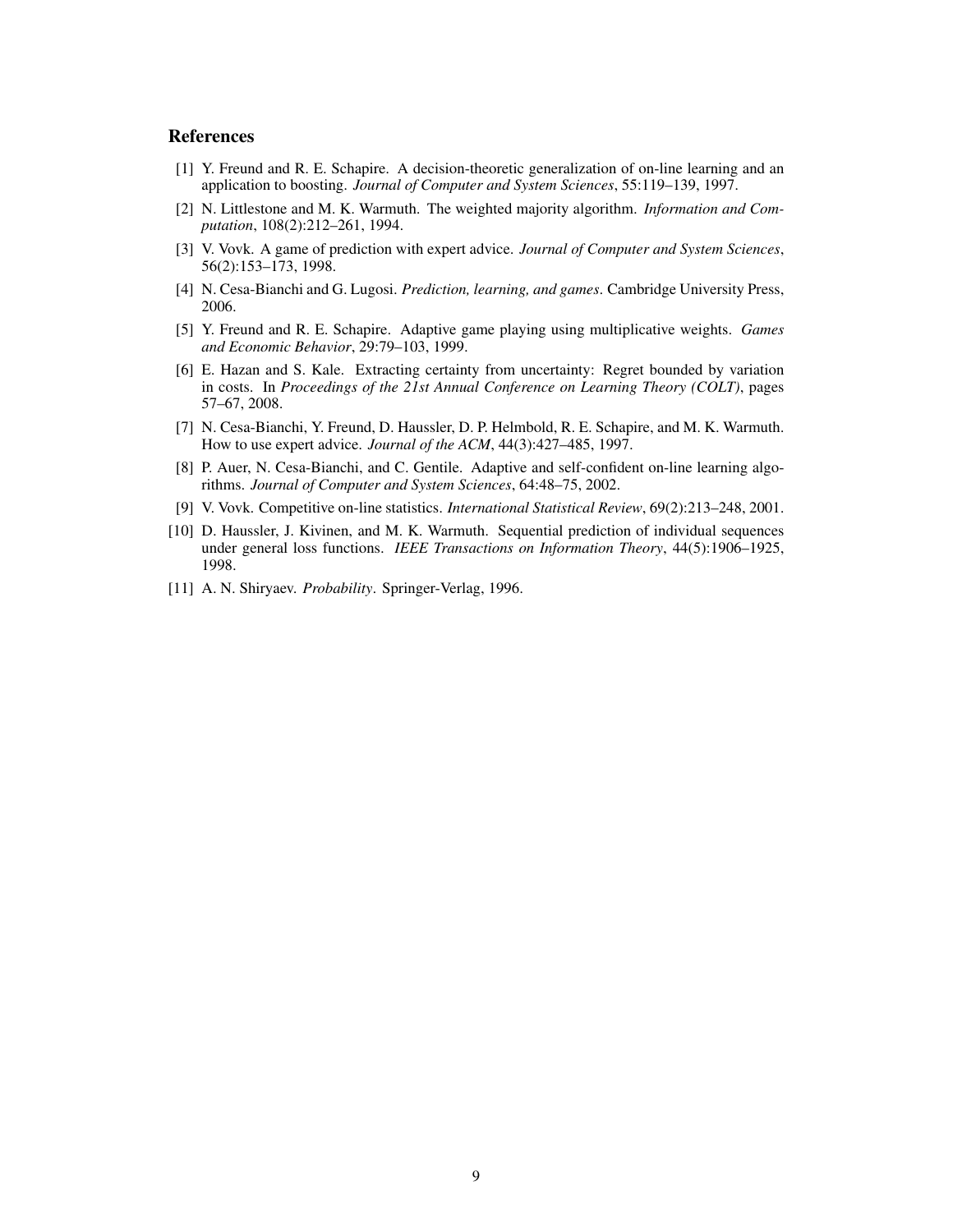# A Additional Material

*Proof of Lemma* [2.](#page-2-0) Lemma A.3 in [\[4\]](#page-8-3) gives the bound  $\ln \mathbb{E}[e^{sX}] \leq (e^s - 1) \mathbb{E}[X]$  for any random variable X taking values in [0, 1] and any  $s \in \mathbb{R}$ . Defining  $X = \ell_t^k$  with distribution  $w_t$ , setting  $s = -\eta$  and dividing by the negative factor  $(e^{-\eta} - 1)$ , we obtain

$$
\frac{1}{e^{-\eta}-1}\ln(\boldsymbol{w}_t\boldsymbol{\cdot} e^{-\eta \boldsymbol{\ell}_t})\geq \boldsymbol{w}_t\boldsymbol{\cdot} \boldsymbol{\ell}_t.
$$

It follows that

$$
\Delta_T(\eta) = \sum_{t=1}^T \left( \boldsymbol{w}_t \cdot \boldsymbol{\ell}_t + \frac{1}{\eta} \ln(\boldsymbol{w}_t \cdot e^{-\eta \boldsymbol{\ell}_t}) \right) \leq -f(\eta) \sum_{t=1}^T \ln(\boldsymbol{w}_t \cdot e^{-\eta \boldsymbol{\ell}_t}) = -f(\eta) \ln B_T,
$$

where  $f(\eta) = 1/(1 - e^{-\eta}) - 1/\eta$  is a nonnegative, increasing function and  $B_T$  is the marginal likelihood (see [\(1\)](#page-2-3) and [\(2\)](#page-2-4)). The lemma now follows by bounding  $B_T$  from below by  $\frac{1}{K}e^{-\eta L_T^*}$  and using  $f(\eta) \le f(1) = 1/(e-1)$ . П

*Proof of Theorem [5.](#page-4-1)* In order to apply Lemma [4](#page-3-3) we will need to bound the number of segments m. To this end, let  $L^*(i)$  denote the cumulative loss of the best action on the *i*-th segment. That is, if the *i*-th segment spans rounds  $t_1, \ldots, t_2$ , then  $L^*(i) = \min_k \sum_{t=t_1}^{t_2} \ell_t^k$ . If  $m = 1$ , then the theorem is true by Lemma [4,](#page-3-3) so suppose that  $m \geq 2$ . Then we know that the budgets for the first  $m - 1$ segments have been depleted, so that for these segments [\(4\)](#page-3-1) applies, giving:

$$
\frac{\phi^{2m-2}-1}{\phi^2-1} = \sum_{i=1}^{m-1} \phi^{2i-2} = \sum_{i=1}^{m-1} \frac{1}{\eta_i^2} \le \sum_{i=1}^{m-1} \frac{L^*(i)}{(e-1)\ln(K)} \le \frac{L_T^*}{(e-1)\ln(K)}
$$

Solving for  $m$ , we find

$$
m\leq \tfrac{1}{2}\log_\phi\Big(\frac{(\phi^2-1)L_T^*}{(e-1)\ln(K)}+1\Big)+1.
$$

Substitution in Lemma [4](#page-3-3) gives

$$
R_{\text{AdalHedge}}(T) < 2\ln(K) \left(\frac{\phi^m - 1}{\phi - 1}\right) + m \left(\frac{1}{e - 1}\ln(K) + \frac{1}{8}\right)
$$
\n
$$
= \frac{2\ln(K)}{\phi - 1} \left(\phi \sqrt{\frac{(\phi^2 - 1)L_T^*}{(e - 1)\ln(K)}} + 1 - 1\right) + O\left(\ln(L_T^* + 2)\ln(K)\right)
$$
\n
$$
= \frac{2\ln(K)}{\phi - 1} \phi \sqrt{\frac{(\phi^2 - 1)L_T^*}{(e - 1)\ln(K)}} + O\left(\ln(L_T^* + 2)\ln(K)\right),
$$

where the last step uses  $\sqrt{a+b} \leq \sqrt{a}$  + b. Rearranging yields the theorem.

 $\Box$ 

.

*Proof of Lemma* [7.](#page-4-3) For t between  $\tau$  and T we have

$$
1/w_{t+1}^*(\eta) = \sum_{k=1}^K e^{-\eta(L_t^k - L_t^*)} \le 1 + (K - 1)e^{-\alpha \eta t^{\beta}},
$$

which implies

$$
\sum_{t=\tau}^{T} (1 - w_{t+1}^*(\eta)) \le \sum_{t=\tau}^{T} \left(1 - \frac{1}{1 + (K-1)e^{-\alpha \eta t^{\beta}}}\right)
$$
  
=  $(K-1) \sum_{t=\tau}^{T} 1/(e^{\alpha \eta t^{\beta}} + K - 1) \le (K-1) \sum_{t=\tau}^{\infty} e^{-\alpha \eta t^{\beta}}$   
 $\le (K-1) \int_0^{\infty} e^{-\alpha \eta t^{\beta}} dt = (K-1)(\alpha \eta)^{-1/\beta} \Gamma(1 + 1/\beta),$ 

where the integral can be evaluated using the variable substitution  $u = \alpha \eta t^{\beta}$  and the fact that  $z\Gamma(z) = \Gamma(1+z)$ . □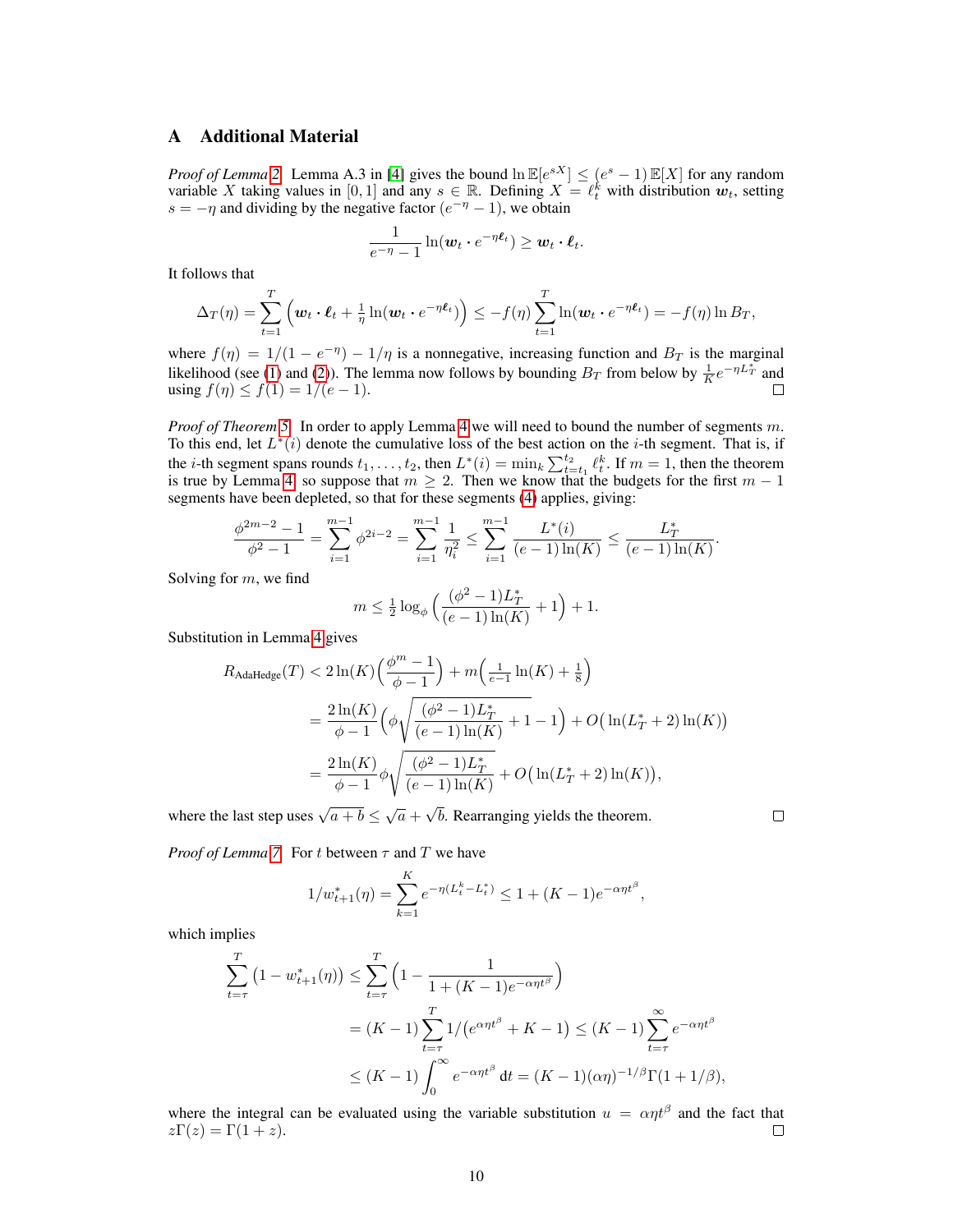*Proof of Lemma [8.](#page-4-5)* Let

$$
\Delta_T(m^*, \eta) = \sum_{t=s(m^*)}^T \left( \boldsymbol{w}_t(\eta) \cdot \boldsymbol{\ell}_t + \frac{1}{\eta} \ln(\boldsymbol{w}_t(\eta) \cdot e^{-\eta \boldsymbol{\ell}_t}) \right)
$$

be a version of  $\Delta_T(\eta)$  measured only on the rounds since the start of the  $m^*$ -th segment. We bound the first  $\tau - 1$  $\tau - 1$  terms in this sum using Lemma 1 and the remaining terms using Lemmas [6](#page-4-2) and  $7^2$  $7^2$ , which gives

$$
\Delta_T(m^*, \eta) = \sum_{t=s(m^*)}^T \left( \delta_t(\eta) \right)
$$
  
 
$$
\leq \frac{(\tau - 1)\eta}{8} + (e - 2)C_K \eta^{1-1/\beta} \leq \frac{1}{8} (\tau - 1 + 8(e - 2)C_K) \eta^{1-1/\beta}
$$

for any  $\eta \leq 1$ .

We will argue that the budget in segment  $m^*$  is never depleted:  $\Delta_T(m^*, \eta_{m^*}) < b(\eta_{m^*}) =$  $\ln(K)/\eta_{m^*} + \ln(K)/(e-1)$ , for which it is sufficient to show that

$$
\frac{1}{8}(\tau - 1 + 8(e - 2)C_K)\eta_{m^*}^{1 - 1/\beta} \le \frac{\ln(K)}{\eta_{m^*}}
$$
  

$$
\tau \le 8\ln(K)\eta_{m^*}^{1/\beta - 2} - 8(e - 2)C_K + 1
$$
  

$$
= 8\ln(K)\phi^{(m^* - 1)(2 - 1/\beta)} - 8(e - 2)C_K + 1,
$$

which is true by definition of  $\tau$ .

*Proof of Theorem* [9.](#page-5-1) We will show that the conditions of Lemma [8](#page-4-5) (with the same  $\alpha$ , and  $\beta = 1$ ) are satisfied with probability at least  $1 - \delta$ . For  $r = \tau, \tau + 1, \ldots$ , let  $A_r^k$  denote the event that  $L_r^k(m^*) - \mathbb{E}[L_r^k(m^*)] \ge -\frac{\alpha}{2}r$  for  $k \neq k^*$ , let  $B_r$  denote the event that  $L_r^{k^*}(m^*) - \mathbb{E}[L_r^{k^*}(m^*)] \le$  $\frac{\alpha}{2}r$ , and let  $D_r = B_r \cap \bigcap_{k \neq k^*} A_r^k$  denote the intersection of these events. Using [\(7\)](#page-5-4), it can be seen that  $L_r^k - L_r^{k^*} \geq \alpha r$  on  $D_r$ , as required by [\(6\)](#page-4-4). Hence we need to show that the probability of  $\bigcap_{r \geq \tau} D_r$  is at least  $1 - \delta$ , or equivalently that the probability of the complementary event  $\bigcup_{r \geq \tau} \overline{D_r}$ is at most  $\delta$ .

By Hoeffding's inequality [\[4\]](#page-8-3) the probabilities of the complementary events  $\bar{A}_r^k$  and  $\bar{B}_r$  may each be bounded by  $\exp(-\frac{1}{2}\alpha^2 r)$ . And hence by the union bound the probability of  $\bar{D}_r$  is bounded by  $K \exp(-\frac{1}{2}\alpha^2 r)$ . Again by the union bound it follows that

$$
\Pr\left(\bigcup_{r\geq\tau}\bar{D}_r\right) \leq \sum_{r=\tau}^{\infty} K e^{-\frac{1}{2}\alpha^2 r} \leq K \int_{\tau-1}^{\infty} e^{-\frac{1}{2}\alpha^2 r} dr = \frac{2K}{\alpha^2} e^{-\frac{1}{2}\alpha^2 (\tau-1)}
$$

We require this probability to be bounded by  $\delta$ , for which it is sufficient that

<span id="page-10-1"></span>
$$
\tau \ge \frac{2}{\alpha^2} \ln \left( \frac{2K}{\alpha^2 \delta} \right) + 1. \tag{10}
$$

.

By definition of  $\tau$ , this is implied by

$$
8\ln(K)\phi^{m^*-1} - \frac{8(K-1)(e-2)}{\alpha} \ge \frac{2}{\alpha^2}\ln\left(\frac{2K}{\alpha^2\delta}\right) + 1,
$$

which holds for our choice [\(8\)](#page-5-5) of  $m^*$ . To show that AdaHedge starts at most  $m^*$  segments, it remains to verify the other condition of Lemma [8,](#page-4-5) which is that  $\tau \geq 1$ . This follows from [\(10\)](#page-10-1) upon observing that [\(7\)](#page-5-4) implies  $\alpha \leq \frac{1}{2}$  so that  $\frac{2}{\alpha^2} \ln \left( \frac{2K}{\alpha^2 \delta} \right) \geq 0$ .

Finally, the bound on the regret is obtained by plugging  $m^*$  into Lemma [4.](#page-3-3)



 $\Box$ 

<span id="page-10-0"></span><sup>&</sup>lt;sup>2</sup>Lemma [7](#page-4-3) applies to a single run of the Hedge algorithm. As AdaHedge restarts Hedge at the start of every new segment, the times in Lemma [7](#page-4-3) should be interpreted relative to the current segment,  $m^*$ .